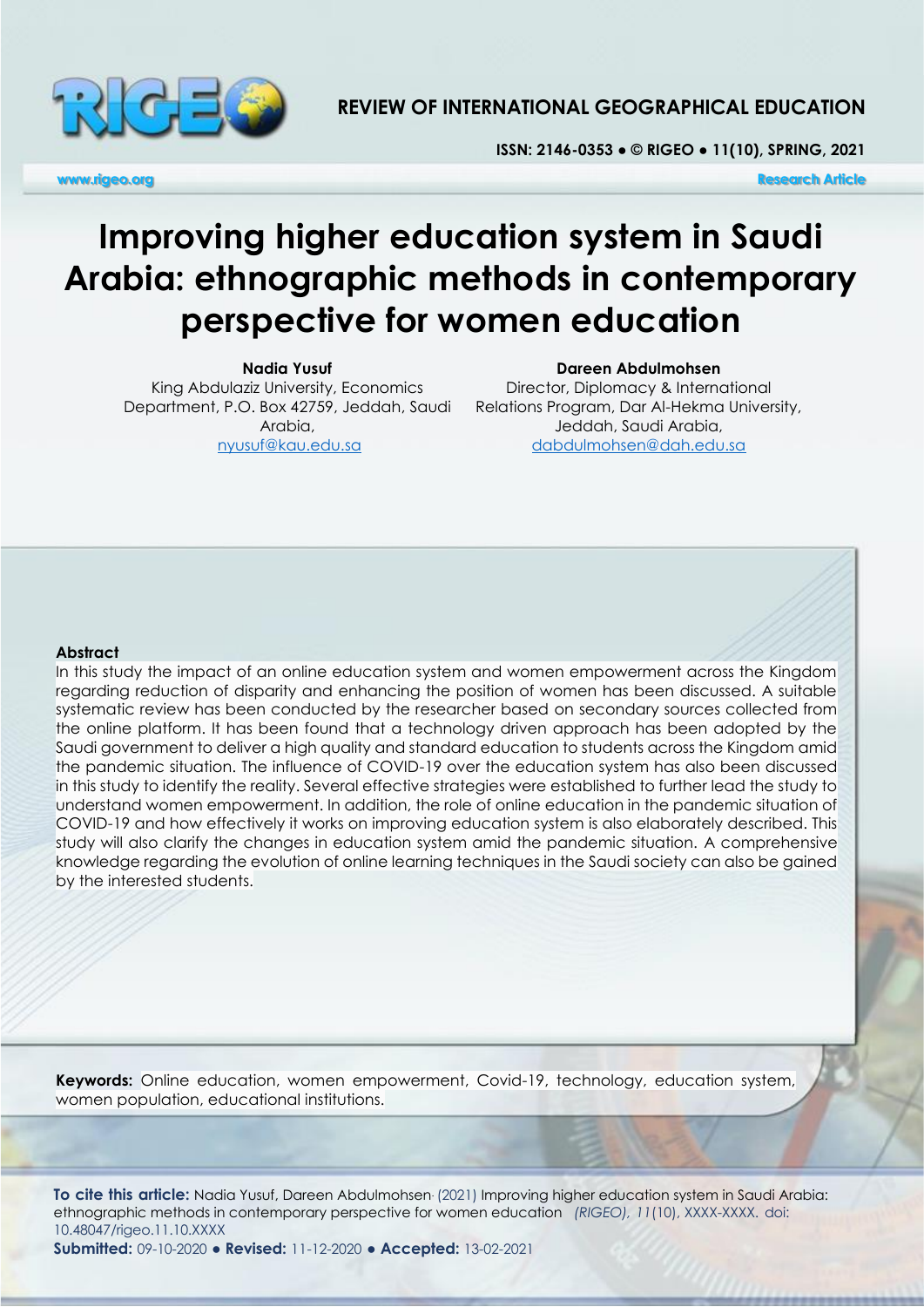### **Introduction**

### **Background of the study**

The Government of Saudi Arabia provides several kinds of student loans and offers bachelor's degree education for free of cost towards the Saudi students. The government of Saudi Arabia also offers a monthly payment for each individual students during the period of their study. According to (Alsanoosy, Spichkova, & Harland, 2018; Alshehri, Mordhah, Alsibiani, Alsobhi, & Alnazzawi, 2020; Alsubaie & Jones, 2017)*,* in the year of 2015, the percentage of total number of students that graduated from different universities of Saudi Arabia, 52% of them were female candidates. The overall percentage of female candidates is 51.8% among the Saudi Arabia University students. As compared to the male students or candidates, there are 551,000 female candidates studying (Al-Qahtani et al., 2021; Al-Rabiaah et al., 2020; Alsubhi, Hoque, & Razak, 2018; Alswat et al., 2017). In this report, the issues faced about getting higher education for Saudi Arabian women will be discussed in an explanatory way. After the COVID-19 pandemic, the educational system transferred towards online platforms with an effective nature. This offers more opportunities and benefits for the Saudi Arabian women for getting professional and higher education through online platforms. In the past, Muslim Arabic women has taken participations among the different aspects of educational system, employment and life spanning along with tolerance of negative impacts such as gender based financial capability (Aldiab, Chowdhury, Kootsookos, & Alam, 2017; Alghofaily, 2019). In this report, the issues about the woman's employment and the error factors that they are experiencing in various job sectors and educational segments will be discussed with efficiency and elaborated way.

### **Rationale**

In this research, the higher education system of Saudi Arabia and the reasons for women education restrictions in the Saudi Arabia is analysed. The main issue is that the Saudi women must face so many restrictions to continue their education as well as in the case of women employment. The reason for these restrictions is the cultural barriers, illness, and responsibilities towards their family. In pandemic situation the private education tax and vat rate have been raised 5% .Therefore, the women also face several challenges due to a lack of proper financial stability. Though, women of Saudi Arabia have faced so many challenges in the cultural values, social network, workplace, higher education, several training, gender diversity and regulation (Alaraifi, 2020; Alhabeeb & Rowley, 2018; Alharthi, Alassafi, Walters, & Wills, 2017). Thus, the percentage of the women population is smaller than the percentage of men population in the Saudi Arabia. There are nearly *42.27%* of women from the whole population of the Saudi Arabia (Pilotti, Abdulhadi, Algouhi, & Salameh, 2021; Rajab, 2018; Ryan, 2018). Therefore, from 2008 to 2020, the graph of the women population in the Saudi Arabia is decreasing gradually.



(Source: Trading economics, 2021)

Depending on the above figure 1, it can be stated that from the year 1993 the education ratio of women has increased a lot in the year 2013. Thus, the percentage of women's education and employment in the Saudi Arabia is increasing day by day. Therefore, based on the record of the year 2017, the percentage of the women that have basic education is nearly *52.4%* and in the case of higher education the percentage of Saudi women is about *54%* (Fadlillah, 2019).Due to

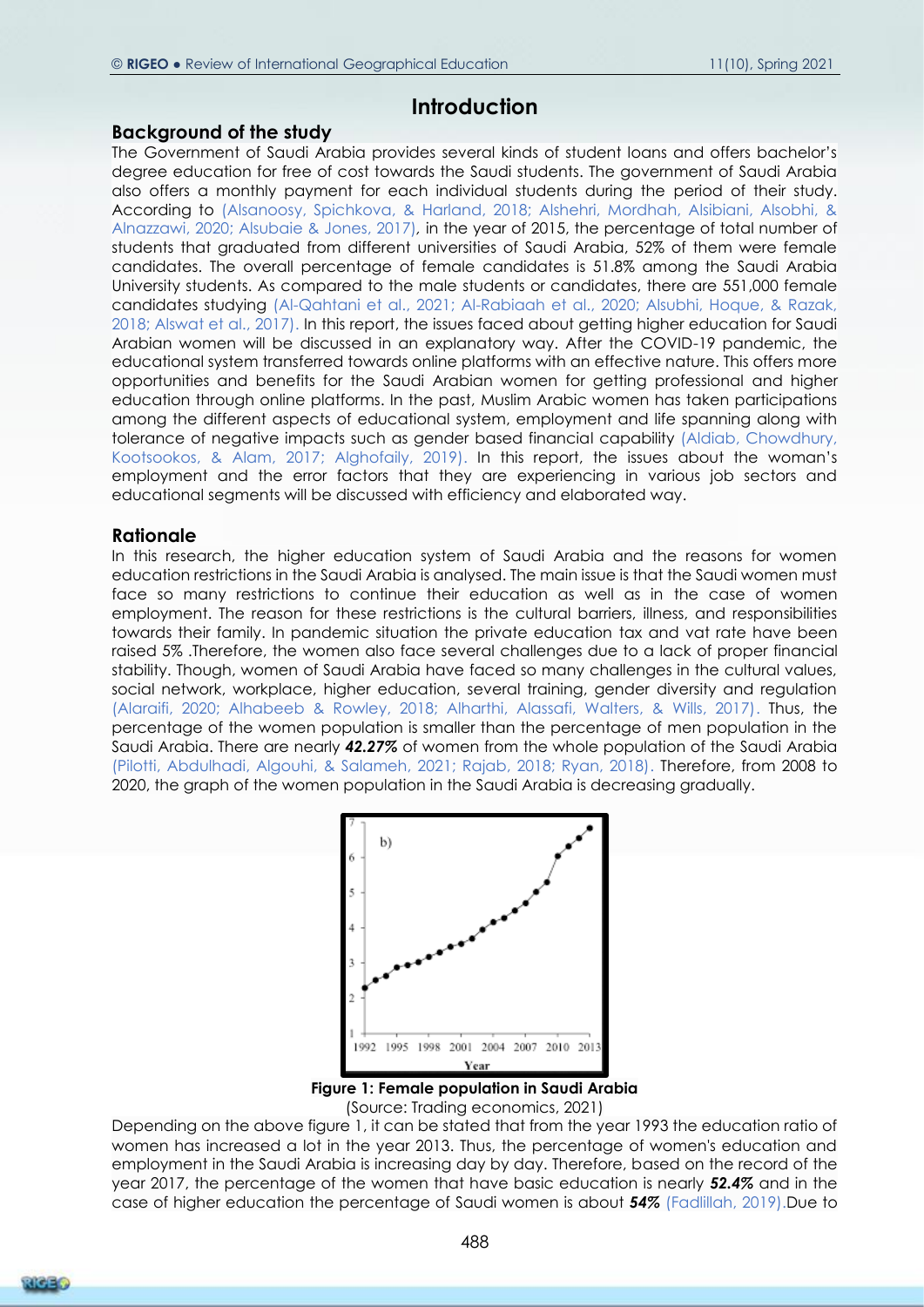Nadia Yusuf, Dareen Abdulmohsen. (2021) Improving higher education system in Saudi Arabia: ethnographic methods in contemporary perspective for women education

lack of proper approach for providing education for women, women employment is low in Saudi Arabia. Female candidates need to seek permission for withdrawing their promotion to higher academic positions. Along with the increasing percentage of women in higher education, the number of female lecturers in the Saudi Arabia is also increasing. The total 42.27% have the female population in Saudi Arabia and 18,221 females can get higher studies (arabnews.com, 2021). Another reason of why women is not well educated in Saudi Arabia is because women do not have such a high place in society. Thereafter, in the year 2017 the percentage of female lecturers in the Saudi Arabia is nearly *45.4%* .Hence, there are so many challenges also for higher studies in Saudi Arabia such as *the presence of a few women* for higher education as there are so many restrictions for women education. Therefore, *the gender pay gap* is another big challenge for the women of the Saudi Arabia.

### **Aim and objective**

The aim of this research article is to understand the higher education system of Saudi Arabia and the issues that are faced by the Saudi women for education.

The objectives are as followed:

• To identify the issues that is experienced by Saudi women for education.

• To analyse the importance of online platforms for improving the higher education system

• To recognize the percentage of Saudi women, who have developed their education through online platforms

• To analyse the ethnographic methods in contemporary perspective for women education in the significance of Covid-19

• To analyse the time required to develop women's education through online in Saudi Arabia

### **Research question**

Research questions of this research article are,

- R1- How have both men and women students in Saudi Arabia been satisfied with different elements and aspects during COVID-19?
- R2- How important is an online education system to improve the education system of women in Saudi Arabia?
- R3- What is the main issue regarding the higher education of Saudi women?

# **Literature review**

### **Conceptualizing digitalization of higher education**

Saudi Arabia is one of the most considered countries with a massive rate of digitalization in the field of the education system. In terms of enhancing the overall efficiency in the learning and teaching process, the education institutions such as schools, colleges, universities, or other educational sectors are now adopting digital platforms as the stage of offering education towards the students. A massive number of educational sectors have emerged digitalization in terms of enhancing the infrastructure of higher education for Saudis (Abdulrahim & Mabrouk, 2020; Abou-Moghli & Al-Abdallah, 2019; Alswat et al., 2017; Aristovnik, Keržič, Ravšelj, Tomaževič, & Umek, 2020). New and upgraded gadgets such as VR or virtual reality, Smart Boards, and Artificial intelligence or AI devices are used within the online classrooms. Based on the report nearly 4.6 million residents among Saudi Arabia belong from foreign workers (Abad-Segura, González-Zamar, Infante-Moro, & Ruipérez García, 2020; Akram, Murugiah, & Arfan, 2017). After the lockdown worldwide due to the pandemic, the educational system is based towards online learning platforms in an effective way. As per the words of offers several beneficial factors towards the students and especially the women in terms of getting higher education with an efficient and objective way. In terms of higher education through the segment of online education platforms, VR plays a massive role in the area(Al-Qahtani et al., 2021; AlKlayb, Assery, AlQahtani, AlAnazi, & Pani, 2017; Alomair, 2015).This device creates an entire digital environment as it offers clear and detailed information about any place across the world without moving a single step. Through adoption of these devices, there are several benefits that can be extracted. Moreover, the other factors such less diverse community, discrimination and reduction of cultural differences that are faced by the Saudi Women in learning sessions, increase women participation in 'online' education system with an effective way. In the area of getting higher education, the student can gather accurate and appropriate knowledge about their stream and the information and comes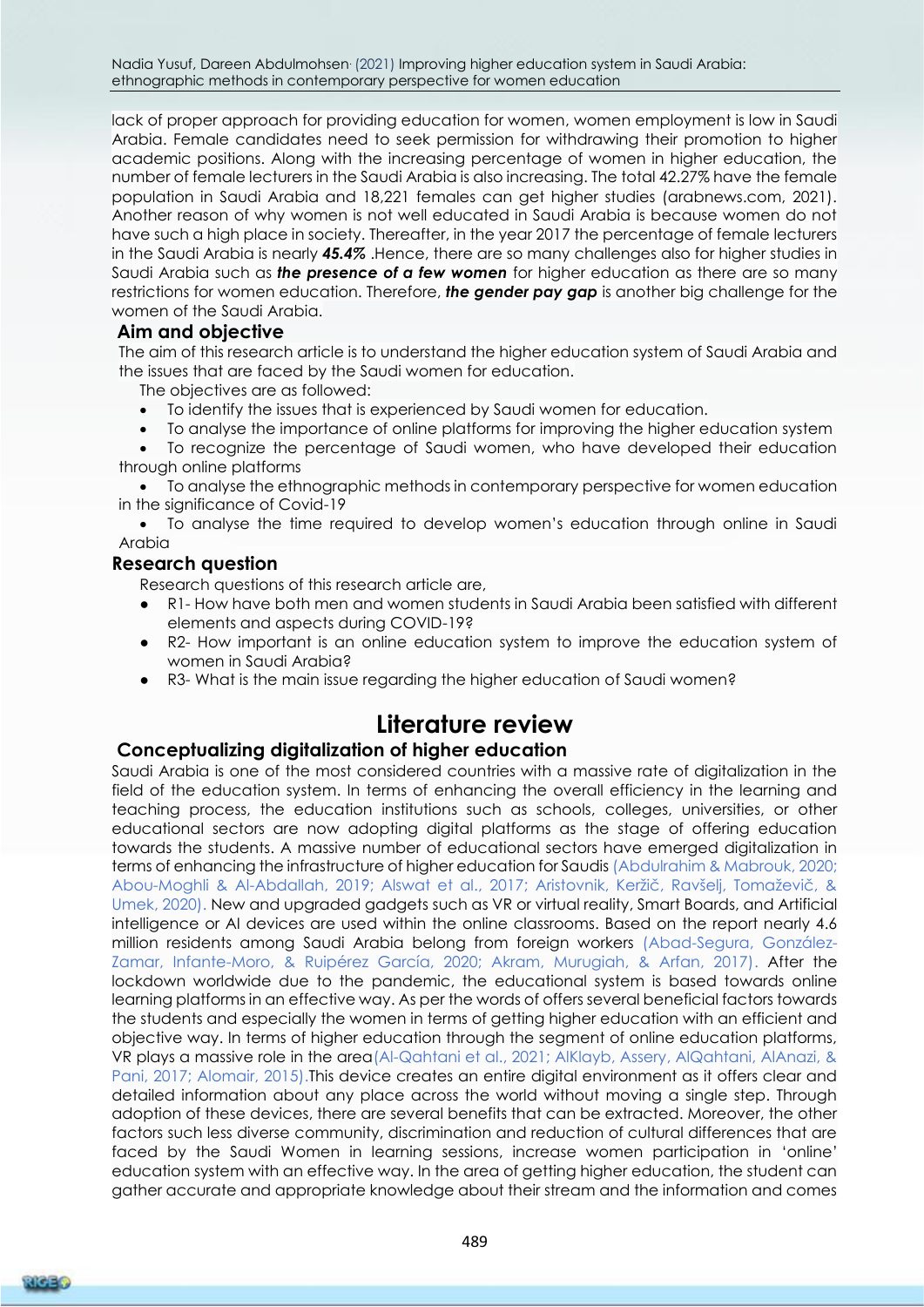with more explanation and detailed way through the digital environment. The experience of emerging VR in Saudi Arabia's education system provides an effective learning process enhancement in terms of getting higher education.



**Figure 2: Saudi Arabia literacy rate between 1992 and 2017** (Source:(Mesfer Alqahtani, 2020; Moralista & Oducado, 2020)

In order to increase the teaching strategies and offer quality education towards the students, detailed and elaborated knowledge is required in every subject. From the figure 2, it can be stated that Saudi Arabia literacy rate in 1999 was 70% (Mesfer Alqahtani, 2020; Moralista & Oducado, 2020). From the above figure, it can be stated that in the year 2017 the literacy rate is as high as 92%. Through adopting the digital specs in the area of educational sectors of Saudi Arabia, this has offered more benefits and increment in the entire learning process of higher education. Using Smart Board instead of chalkboards has placed a massive area over Saudi Arabian's educational system nowadays. Implementing computers or laptops within the classroom has increased among several educational institutes of Saudi Arabia (Nikou & Aavakare, 2021; Pilotti et al., 2021). As a result of this, the students must no longer reach for the lab area in order to get access to computers and laptops, as it is critical to enhance the efficiency in higher education. In order to enhance the entire infrastructure of Saudi Arabia's higher educational system, implementation of upgraded technology and digitalization with a positive effect is critically important in this area.

### **Factors that are enhancing women participation in online education system.**

ICTs or information and communication technologies have a massive impact on enhancing the women participation towards online educational segments or e-learning platforms. According to (Abdulrahim & Mabrouk, 2020; Akram et al., 2017; Alaraifi, 2020), the ICTs promote the necessity and importance of women participation through online educational sessions. The e-learning platforms or online education system increase the efficiency in student's interconnection, communication, and interaction through online platforms in terms of enhancing the infrastructure of the learning process. After the breakthrough of the pandemic, the importance of online platforms for learning and teaching has increased with a massive amount. Women of the Saudi Arabia have offered more beneficial factors and opportunities through taking part in e-learning and online educational systems (Abad-Segura et al., 2020; Abdulrahim & Mabrouk, 2020; Abou-Moghli & Al-Abdallah, 2019). In case of online classes majority of women can attain the classes compared to educational sectors (Bago, Ouédraogo, Akakpo, Lompo, & Ouédraogo, 2020; Binsahl, Chang, & Bosua, 2020; Blankenberger & Williams, 2020; Bowden, 2019). Women empowerment laws and regulation on the other hand, placed a massive impact on mitigating the interruption for women in terms of getting higher education (Dahya & Dryden-Peterson, 2017; Darwish, Alzayed, & Ahmed, 2020; Fadlillah, 2019). Therefore, through online classes, e-learning enhances the interconnection among the female candidates via e-platforms for learning and teaching has increased the rate of women participation in Saudi Arabia.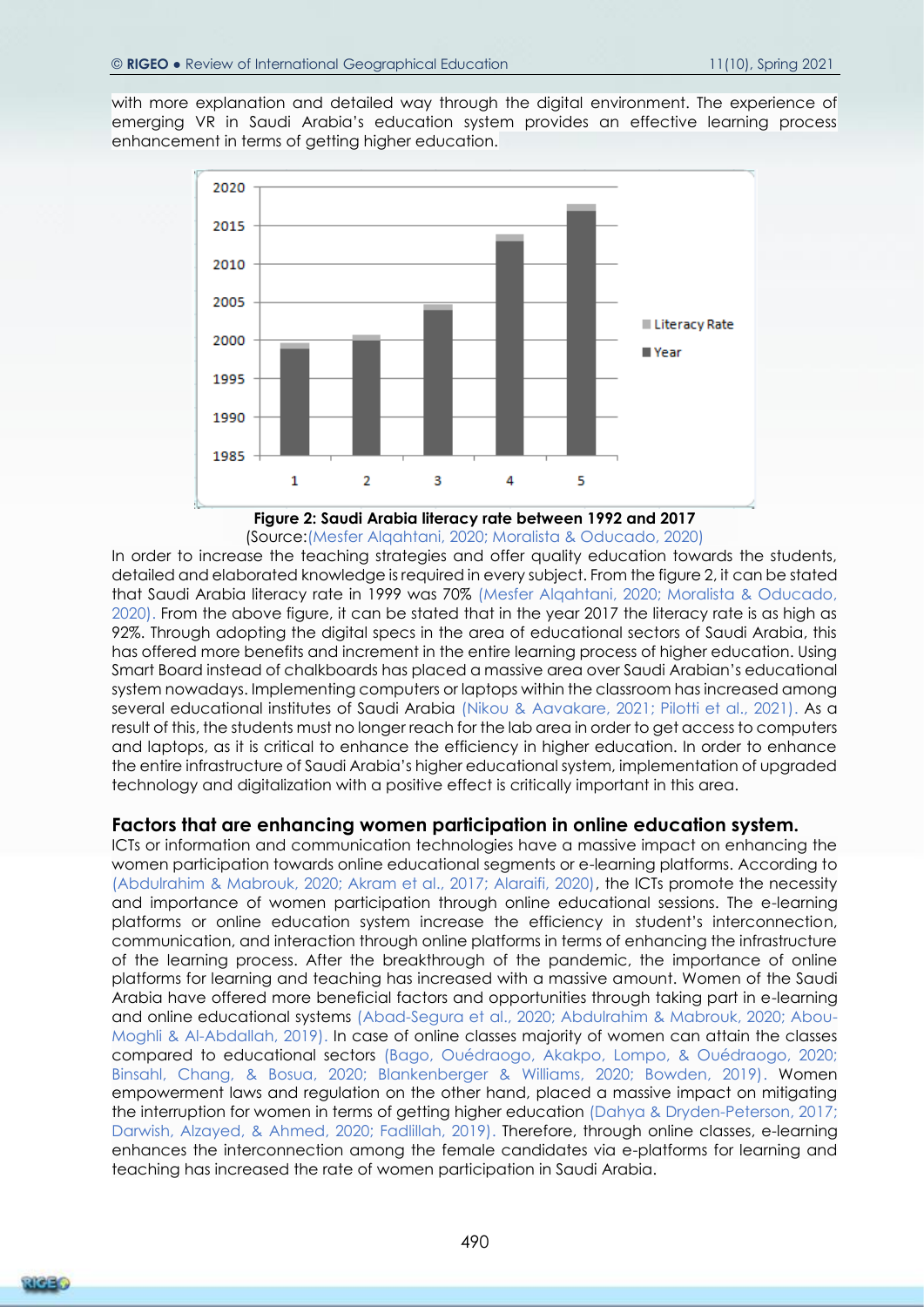## **Challenges experienced by the women in the segment of getting higher education.**

Lack of quality and inclusive learning circumstances as well as unsafe and inadequate educational infrastructure for women is one of the most critical challenges that are faced by Saudi Arabian female candidates among the higher educational system(Alhabeeb & Rowley, 2018; Aljaber, 2018; Alomair, 2015), On the other hand, the Saudi women are facing cultural differentiations that create a massive percentage of difficulties for the female candidates in terms of getting higher education. Moreover, financially instability can also be considered as critical obstacle in terms of extracting higher education for Saudi Arabian female candidates. According to (Abou-Moghli & Al-Abdallah, 2019), approximate 20 percent of Saudi Arabian female has experienced financial incapability. On the other hand, before reaching the age limit of 20 years, more than 83 percent of women face issues related education in Saudi Arabia. Women also get an opportunity to pursue higher education through the process of distance learning along with managing a balance with their performances at domestic lives. This has a massive and negative impact in terms of getting higher education for the female candidates in Saudi Arabia.

The number of harassments that are reported against juveniles and women has reached up to 2,797 over one year in Saudi Arabia. This indicates that the circumstance and the environment among the educational infrastructure are not precisely safe for women in the Kingdom. The struggle of getting higher education for female candidates is ongoing in Saudi Arabia(A. K. Hamdan, 2014; Khalil, Alzahrani, & Siddiqui, 2018).There are no schools or other educational institutions that allow men and female students both in the same class. The inadequate educational infrastructure has a massive impact over higher education for women in a negative way. As per the word of(Alaraifi, 2020; Alghofaily, 2019; Alharthi et al., 2017; Aristovnik et al., 2020), the male literacy level at 72% and the female literacy at 50% indicate the women participation in the segment of extracting higher education through experiencing discrimination in the area.

### **Steps to mitigate challenges in higher education for women.**

In order to allocate the difficulties and fatal errors that are experienced by the female candidates, there is a necessity to implement critical and major changes in the area of higher educational infrastructure. In terms of reducing the rate of interruption of getting higher education for women in Saudi Arabia, an implementation of major rules and regulations is required that offer support towards women empowerment and sustain the area of higher education for female candidates(Dahya & Dryden-Peterson, 2017).

Through ECD programmes or early childhood development, the girls can avoid such disadvantages and remedies that they had faced in the early childhood period. According to (Fadlillah, 2019; Faruk, 2014) by adopting effective ECD, this offers a sense towards the women in terms of increasing their cognitive thinking skills, behaviour improvement and technical boundaries expansion as it is supported to conduct high productivity and innovation later in their life. In terms of getting higher education in an effective and efficient way, there is a requirement to extract the basic education towards the female candidates(Blankenberger & Williams, 2020; Bowden, 2019). Through gaining different perspectives from their early childhood experiences and basic education during the juvenile period, the women can enhance their analytic thinking strategy and improve their behavioural segment in terms of overcoming the upcoming difficulties in further stages of getting higher education. There is an importance to implement gender equality laws, rules and regulation that are favourable for the women in terms of getting higher education with efficiency. On the other hand, the educational infrastructure needs to adopt suitable and compatible environments for the woman and needs to maintain authenticity and quality in terms of teaching(Bowden, 2019).

### **Impact of Covid-19 on education system**

This pandemic situation, lead towards being nearly closed to almost every educational institution such as schools, colleges, universities, and other educational sectors. The environment of educational segments and other institutions respond towards the global lockdown as it has a massive and negative impact on the sector of teacher and student's interaction. The direction of interaction has mitigated in terms of reduced human contact to control the hectic situation due to Covid-19. As a result, to this the rate of communication gap has increased among the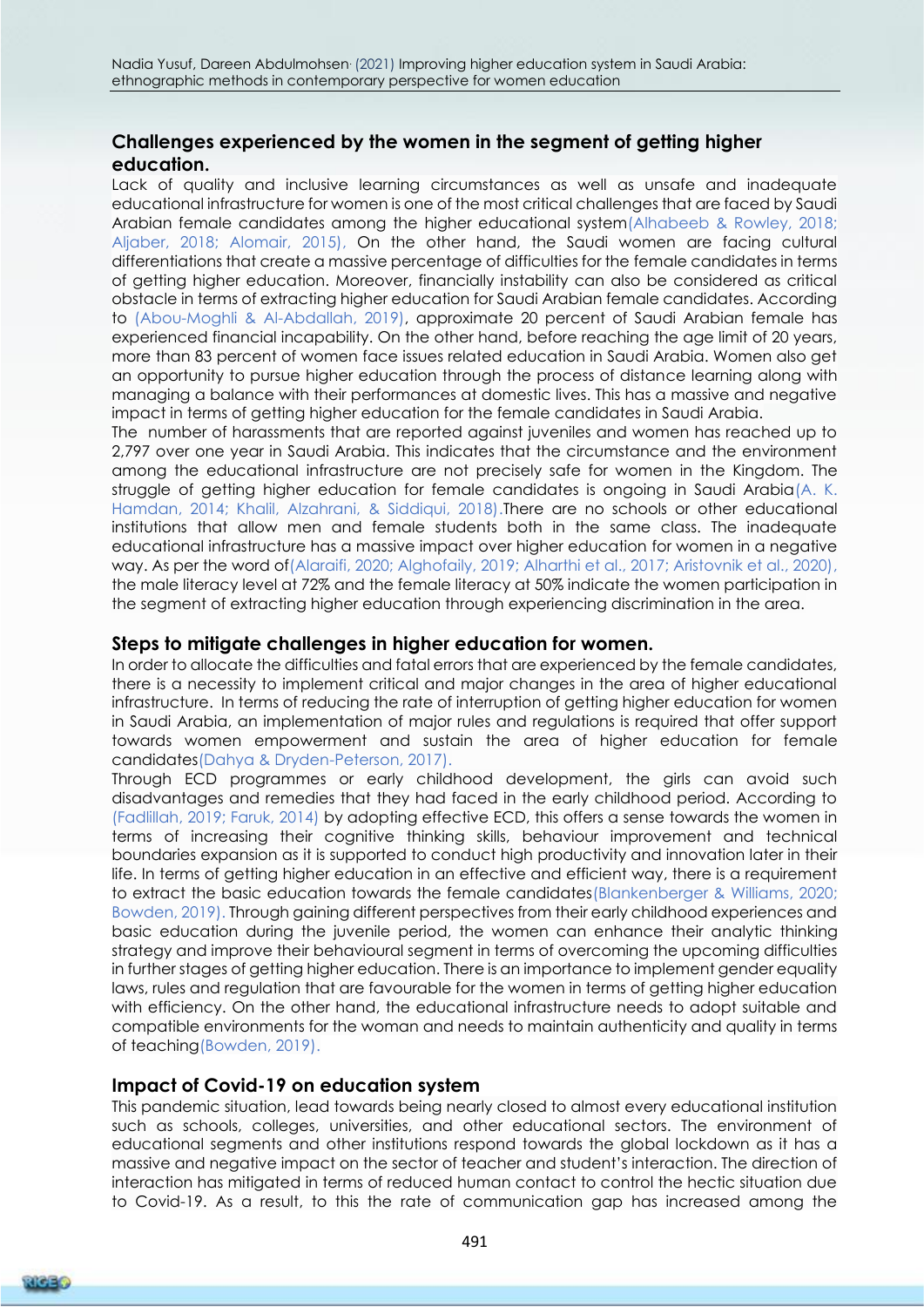educational infrastructure as it is decreasing the entire infrastructure efficiency. Moreover, it has a negative impact over the educational segment environment(Al-Qahtani et al., 2021; Al-Rabiaah et al., 2020). On the other hand, the educational systems transferred into several online platforms in terms of maintaining the quality of teaching and learning process within different streams. In an addition, the lack of quality in teaching and extracting the detailed knowledge and information from the online educational sessions affect the students with huge inefficiency.

### **Theoretical underpinning**

To mitigate the challenges that are experienced by the Saudi Arabian female candidates in terms of getting higher education, there is a necessity in terms of applying suitable and effective theories in the area. ECD or early childhood development is a collaboration of theories that contains the sense of teaching the juveniles from the time of their birth up to the age of eight. Moreover, this theory can be applied till the third grade with effectiveness way. It useful to maintain the girls' analytic thinking skills from the earlier stages of childhood. This offers enhancement in cognitive thinking and improves behavior and prepares them for future scopes in employment segments and educational systems (Blankenberger & Williams, 2020). On the other hand, there is a necessity to implement laws and rights that ensure women empowerment and rights in terms of getting higher education with more efficiency and effective ways. Therefore, under human rights laws, the right to education is mainly based on the equality and non-discrimination as it is helpful in terms of increasing the woman participants towards getting education as equal as men.

# **Methodology**

### **Research philosophy**

For this research study, positivism research philosophy has been selected as it offers the sense in terms of reaching the conclusive state through analysing the entire research by observation. Positivism philosophy indicates that a social world can be understood and analysed in an objective way. The main motive for selecting this positivism research philosophy is to gain better understanding about the information and the data that are relevant to the research. Through analysing the entire research infrastructure, the deep insight about the information and the authenticity of the data can be evaluated with an effective and elaborated manner (Rajab, 2018; Ryan, 2018).

### **Research design**

Exploratory research designs have been chosen for this research study in terms of gaining better understanding about the nature of the entire research infrastructure with more efficiency and effectiveness. Through emerging exploratory research design, this offers a clarification of the accurate and precise complexion of the error factors or problems in term to implement changes to resolve the problems or fatal issues (Moralista & Oducado, 2020; Munawar, Toor, Aslam, & Hamid, 2018). By adopting the exploratory research design, the error factors or the issues can be allocated in a more significant way and there is a necessity to enhance the infrastructure according to the error factors.

### **Research approach**

For this research, a deductive research approach has been selected, which is mainly focused towards analysing the earlier information or hypothesis and other theories that are relevant to the research study. Moreover, this approach analyses and compares the earlier relevant theories in terms of reaching towards the conclusive stage(Sangodoyin, Akinsolu, & Awan, 2020; Stobaugh et al., 2019; Yamin, 2015).Mainly this research approach is a critical term of scientific investigation about the research topic and offers an explained and detailed hypothesis that was extracted by the earlier resources.

#### **Data collection method**

Secondary and qualitative data collection methods have been chosen. Due to Covid-19 pandemic it was very difficult to conduct primary methods of data collection. Instead of face-toface information extraction, the secondary data collection has offered a variety of perspectives that are relevant to the research (Stobaugh et al., 2019; Zakİ, 2021). This data collection method is mainly to extract critical information and data from different resources from the similar field.

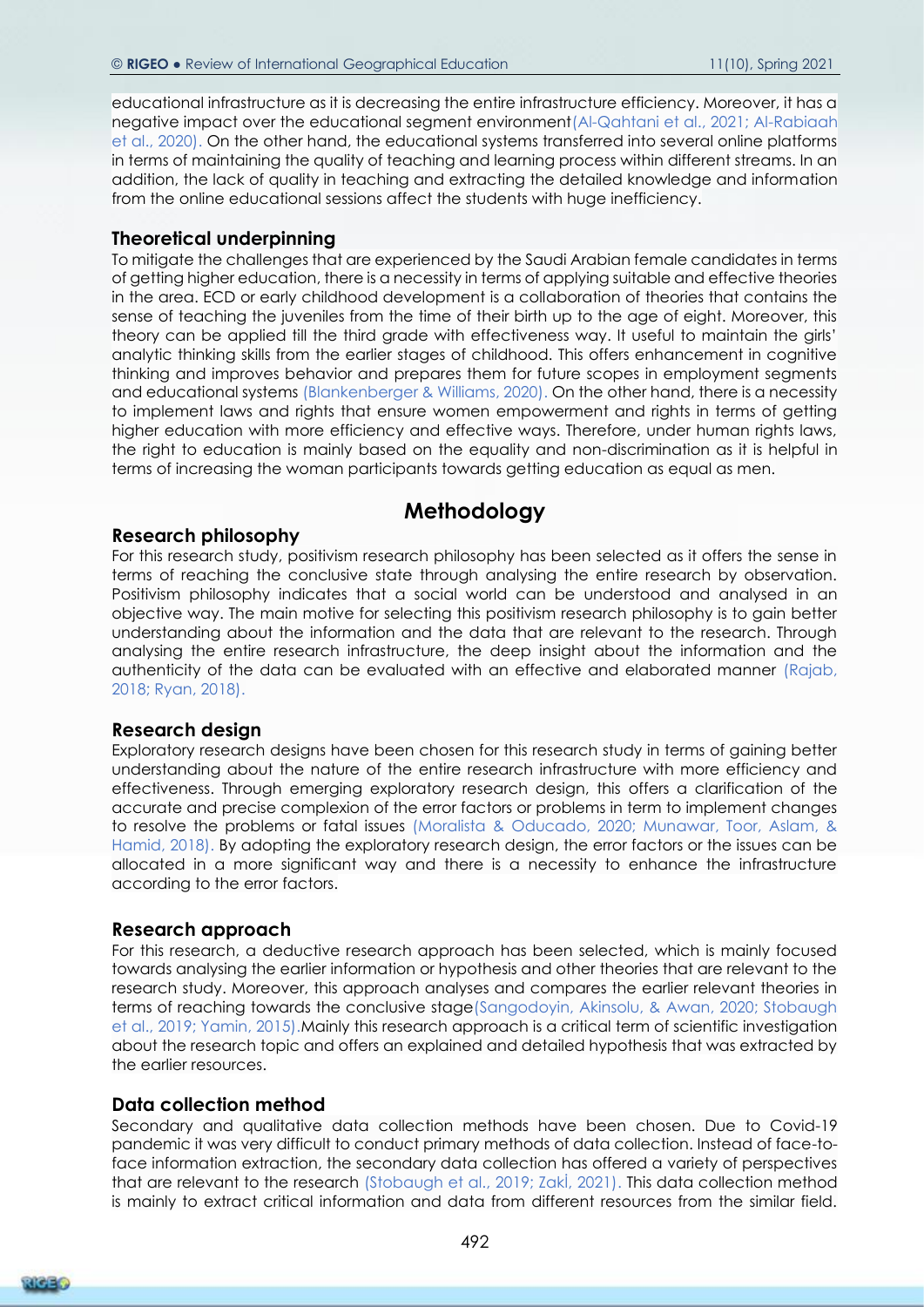Through analysing the different hypotheses, the final and suitable conclusion can be explored with more efficiency and innovation.

# **Result and discussion**

### **Data findings and analysis**

This section of the study is associated with conducting a systematic review of relevant articles available. A set of scholarly articles and peer reviewed journals are adopted in this segment for collecting secondary sources of data. Based on the key findings related to women empowerment by facilitating online education in Saudi Arabia is evaluated critically. All these findings meet the research objectives in a significant manner along with assessing key issues related to the topic. It also can be found that only 5% women participation is found in the labour market whereas 84% jobs are associated with women in government sector and educational institutions (Goller, Harrer, Lechner, & Wolff, 2021). Ethnographic methods also have been adapted to lead the study process to the finish point. Accompanied with these ethnographic methods a particular research approach can be developed by adapting cultural settings. It is an interchangeable term that has been used within participant observation. Depending on several researchers, point of views the research has been established with the help of ethnographic methods. In the below table 1, the different findings and implications by the various researchers are mentioned properly to analyse the impact of education among women in Saudi Arabia.

| <b>Sources</b>                                      | <b>Key findings</b>                                                                                                                                                                                                                                                                   | <b>Implications</b>                                                                                                                                                                                                                                         |
|-----------------------------------------------------|---------------------------------------------------------------------------------------------------------------------------------------------------------------------------------------------------------------------------------------------------------------------------------------|-------------------------------------------------------------------------------------------------------------------------------------------------------------------------------------------------------------------------------------------------------------|
| (Akram<br>et<br>2017:<br>al.,<br>Alaraifi,<br>2020) | Since 1960 secondary education was<br>$\bullet$<br>provided to girls and 70.8% of women<br>joined.<br>Policies to support 80 primary teacher's<br>college for women.<br>Education offices were established.                                                                           | The ethnographic study highlights that a<br>separate ministry was established along<br>with the development of Saudi Ministry<br>of Higher education facilitated higher<br>education for both Saudi and Non-<br>Saudi students in the Kingdom.              |
| (Alghofaily,<br>2019)                               | Women participation was increasing in<br>$\bullet$<br>distance learning programmes to acquire<br>knowledge and conduct<br>adequate<br>certificate courses.                                                                                                                            | Suitable tools of e-learning are utilised<br>universities<br>several<br>such<br>by<br>$\alpha$ s<br>development<br>Оf<br>web<br>pages,<br>participation in Blackboard Exemplary<br>Courses and utilisation of Web CT<br>learning management system.         |
| (Al-Qahtani<br>et al., 2021)                        | E-learning<br>system<br>introduced<br>was<br>$\bullet$<br>facilitating<br>suitable education for<br>$\alpha$<br>women.<br>Restriction regarding communication with<br>$\bullet$<br>male teachers affected learning for<br>women students                                              | Highlights benefits of e-learning system<br>across the Saudi Arabia that facilitated<br>women to pursue higher education.<br>Social barriers and financial problem<br>affected women involvement with<br>online platforms.                                  |
| (A.<br>Hamdan,<br>2005; A. K.<br>Hamdan,<br>2014)   | An innovative learning culture through a<br>$\bullet$<br>rapid rate of transition communication<br>exchange.<br>A reciprocal and mutual correlation<br>$\bullet$<br>between the traditional culture and online<br>education<br>platform<br>changing<br>the<br>students' perspectives. | The adoption of ethnographic methods<br>supports in understanding<br>mutual<br>interrelationship between the country's<br>culture and online education and its<br>effects on facilitating potential online<br>learning systems among the Saudi<br>students. |
| (Yamin,<br>2015                                     | Education system in a uniquely designed<br>$\bullet$<br>women's campus under the supervision of<br>a female instructor.<br>Cloud<br>technology-based<br>distance<br>learning is<br>implemented<br>the<br>by                                                                           | Education institutions associate with the<br>Kingdom<br>have<br>high quality-based<br>distance learning platform. Traditional<br>techniques of learning and teachings<br>are replaced by e-learning.                                                        |

### **Secondary data**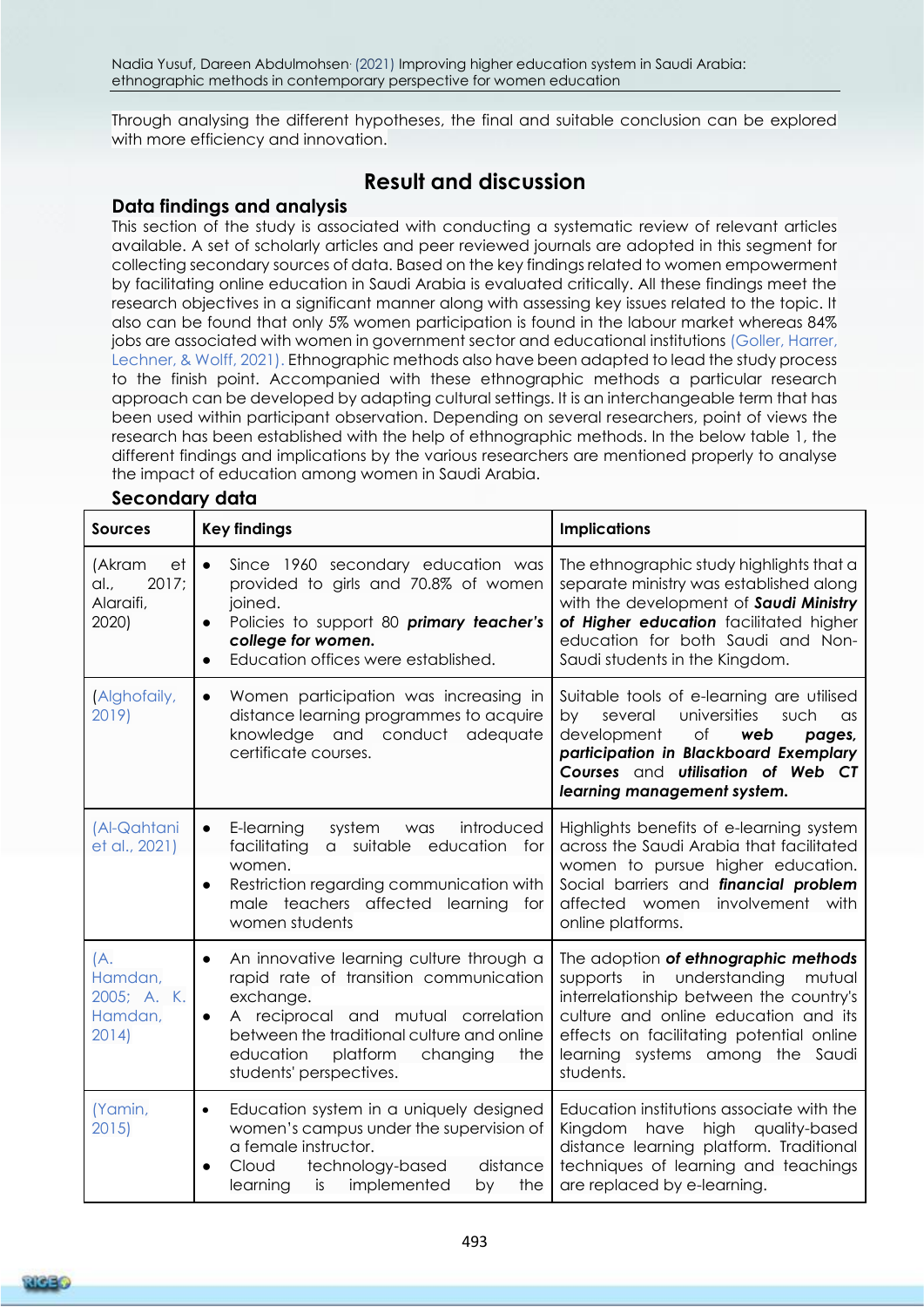|                                                                                          | government.<br>Cloud computing platform as a service<br>(PaaS) and Infrastructure as a Service<br>(laaS) are utilised by education authorities                                                                                                                                                                                                                                                             |                                                                                                                                                                                                                                         |
|------------------------------------------------------------------------------------------|------------------------------------------------------------------------------------------------------------------------------------------------------------------------------------------------------------------------------------------------------------------------------------------------------------------------------------------------------------------------------------------------------------|-----------------------------------------------------------------------------------------------------------------------------------------------------------------------------------------------------------------------------------------|
| (Alsubhi<br>et<br>al., 2018)                                                             | significant<br>Women<br>have a<br>role<br>in<br>$\bullet$<br>education sectors across the Kingdom.<br>External<br>socio-religious<br>developing<br>$\bullet$<br>difficulties for women to take adequate<br>of<br>amount<br>education<br>at<br>several<br>universities.<br>Favouritism for male facilities is prevalent in<br>the male dominated society.                                                   | Highlights several negative<br>aspects<br>associated with the education system<br>female<br>that<br>less<br>percentage<br>of<br>participation in Saudi education system<br>in respect of high rank leaders.                             |
| (Al-Hazmi,<br>Hammad, &<br>Al-Shahrani,<br>2017;<br>$Al-$<br>Rabiaah<br>et<br>al., 2020) | Only 5% women participation is found in<br>$\bullet$<br>the labour market whereas 84% jobs are<br>associated with women in government<br>sector and educational institutions.<br>Only 50% of the position in the society in<br>respect of systematic human activities.<br>face<br>difficulties<br>Women<br>regarding<br>promotion at workplace, increment of<br>salaries and domination by male superiors. | Highlights Occupational discrimination<br>results in psychological degradation of<br>the women candidate and affects<br>performance level.<br>Cultural environment is also responsible<br>for dominating women.                         |
| (Rajab,<br>2018)                                                                         | Education system depends on traditional<br>Islamic customs.<br>E-learning techniques facilitate online<br>education system results in better learning<br>performance<br>Digital platforms provide a high level of<br>accessibility to learning.                                                                                                                                                            | Highlights the efficacy of a well-<br>designed online education framework<br>that ensures delivery of high quality and<br>adequate level of education to the<br>students residing in several inaccessible<br>places across the Kingdom. |
| (Aristovnik et<br>al., 2020)                                                             | Students' psychological health affected<br>$\bullet$<br>both mentally and physically in degrading<br>their educational performances severely.                                                                                                                                                                                                                                                              | Amid the pandemic saturation online<br>education platform is the only model of<br>education among the global students.                                                                                                                  |
| (Zakİ, 2021)                                                                             | Around 6.1 billion students and youth<br>communities<br>the<br>across<br>globe<br>are<br>affected by the Covid-19 pandemic.<br>Participation increasing rate of 80% in the<br>online education platform globally.<br>An innovative device of state-of-the-art is<br>utilised by the education department of<br>Saudi Arabia.                                                                               | Highlight's improvement occurred in the<br>education<br>online<br>system<br>Оf<br>the<br>Kingdom. Major areas need potential<br>concern is also highlighted in this study.<br>Online<br>platform delivers<br>potential<br>resources.    |
| (Akram<br>et<br>al.,<br>2017;<br>Alharthi<br>et<br>al., 2017)                            | Leadership has the power of investing in<br>new approaches to education online.<br>Gender Egalitarianism is another major<br>$\bullet$<br>issue in the education of women in Saudi<br>Arabia.                                                                                                                                                                                                              | Highlights the effectiveness impact of<br>online education especially for women<br>in Saudi Arabia.                                                                                                                                     |
| (Alghofaily,<br>2019;<br>Aljaber,<br>2018)                                               | Based on the culture of Saudi Arabia<br>women do not have any social respect<br>compared to male.<br>Society thinks only men can lead any<br>procedure<br>to<br>progress<br>bring<br>development.<br>Both external socio-religious factors and                                                                                                                                                             | Highlights the negative approach of the<br>Saudi Arabia society about women<br>education. The thinking process is<br>centred on male education.                                                                                         |

**RICE®**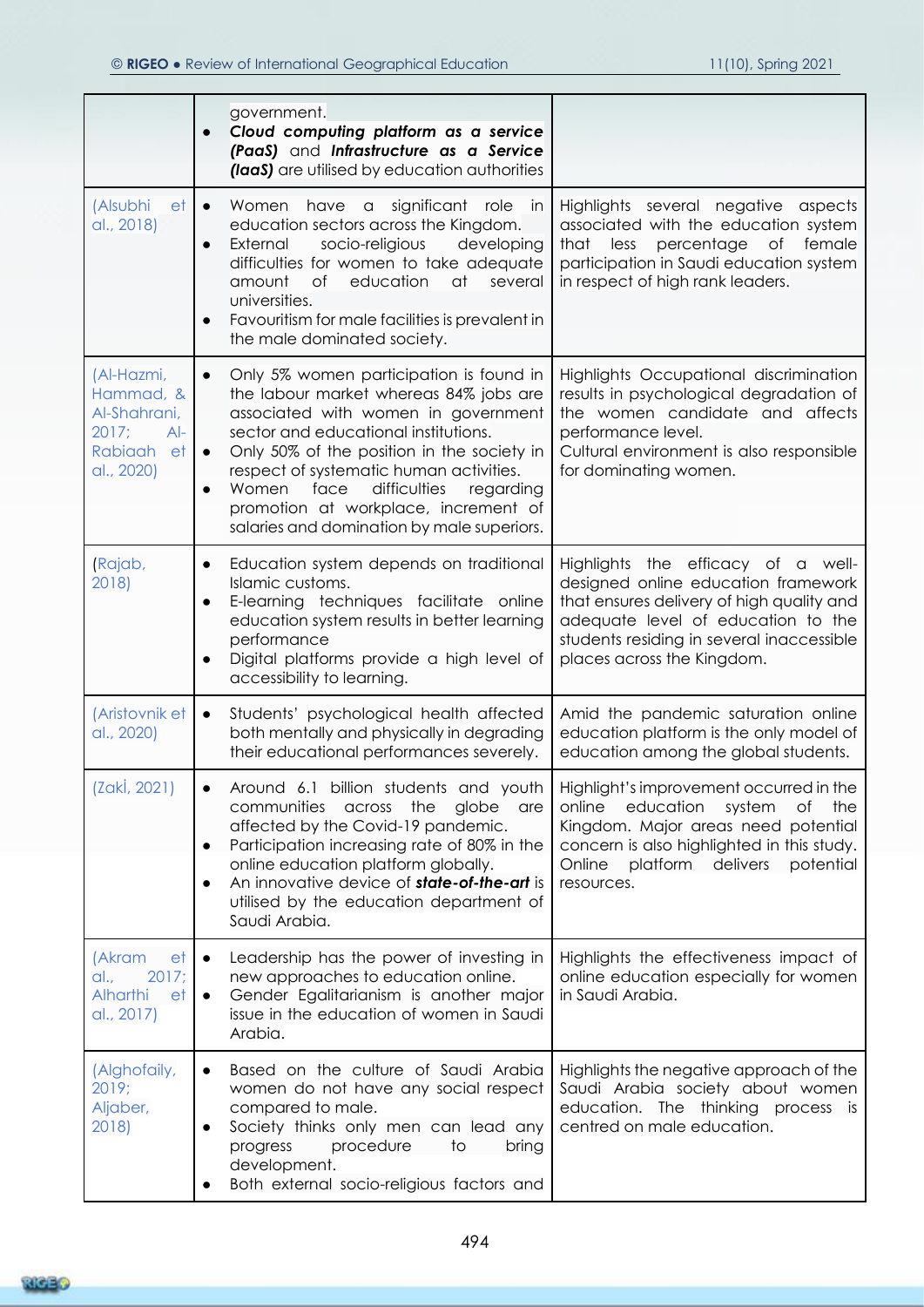Nadia Yusuf, Dareen Abdulmohsen. (2021) Improving higher education system in Saudi Arabia: ethnographic methods in contemporary perspective for women education

|                                                                     | internal challenges result in developing<br>difficulties for women.                                                                                                                                                                                                                                                           |                                                                                                                   |
|---------------------------------------------------------------------|-------------------------------------------------------------------------------------------------------------------------------------------------------------------------------------------------------------------------------------------------------------------------------------------------------------------------------|-------------------------------------------------------------------------------------------------------------------|
| (Al-Qahtani<br>et al., 2021;<br><b>Alshehri</b><br>et<br>al., 2020) | Several effective policies were taken to<br>$\bullet$<br>support higher education for girls.<br>The facility of job regarding teaching or<br>$\bullet$<br>other works is exceptionally low compared<br>to other countries.                                                                                                    | Highlights the positive facility of online<br>education for the women of Saudi<br>Arabia to get higher education. |
| (Alswat<br>et<br>2017;<br>al<br>Aristovnik et<br>al., 2020)         | In the year 1979, first Riyadh's King Saud<br>$\bullet$<br>University was established for women.<br>Nearly 66% and this will save about 189000<br>$\bullet$<br>lives in one year with higher secondary<br>education.<br>Adult literacy rate and youth literacy rate<br>in the Saudi Arabia has increased in the<br>year 2015. | Highlights the positive sides of the<br>women education system of the Saudi<br>Arabia.                            |
| К.<br>(A.<br>Hamdan.<br>2014)                                       | Many religious scholars protested the<br>$\bullet$<br>amalgamation of the Girls' Presidency<br>with the Ministry of Education in the year<br>2002.                                                                                                                                                                            | Highlights the achievements of the<br>women of the Saudi Arabia after so<br>much struggle.                        |
| (Rajab,<br>2018)                                                    | There were a lot of limitations and<br>$\bullet$<br>restrictions for the women of the society.<br>The usage of technology can easily<br>spread thoughts.                                                                                                                                                                      | Highlights the limitations and restrictions<br>for the women in Saudi Arabia.                                     |
|                                                                     |                                                                                                                                                                                                                                                                                                                               |                                                                                                                   |

#### **Table 1: Systematic review**

### **Thematic analysis**

### *Challenges within Saudi Arabia to avail higher education*

In previous times women in Saudi Arabia faced several difficulties to participate in education programs due to several barriers of socio-cultural factors. As mentioned by Alqahtani (2020), implementation of digital education programs has resulted in changing the environment in a suitable manner. By means of online education systems Saudi women can participate in higher education programmes. In earlier days women faced challenges to interact with male faculties directly in a face-to-face communication. Such kinds of problems are also mitigated through the medium of online education. Moreover, in the patriarchal environment women also faced several challenges to attain a desired level of position at workplaces due to stereotyped lookout for them. Higher education in Saudi Arabia due to lack of proper National Centre of E-learning cannot be possible accurately. Along with this several technical obstacles as well as financial obstacle is found against the higher education process. Due to COVID-19 the GDP of this country has decreased at -6.8% in 2020 and -3.1% in 2021 (Ryan, 2018). Both genders are suffering due to these financial obstacles. Women are also found to be deprived in organisations regarding promotional benefits due to male dominance at several organisations.

It can be found that in Saudi Arabia 89% of the population are using internet and 96% are using smart phones. So, the women enrolment has been increased 51.8 percent due to this pandemic effect (Nikou & Aavakare, 2021). Along with this, it is also found 551,000 women are currently studying through online for bachelor's degrees compared with the number of 513,000 men. At present the online education system allows women to get access for high quality and standard education contents. As a result of high-quality learning women can ensure high rank jobs across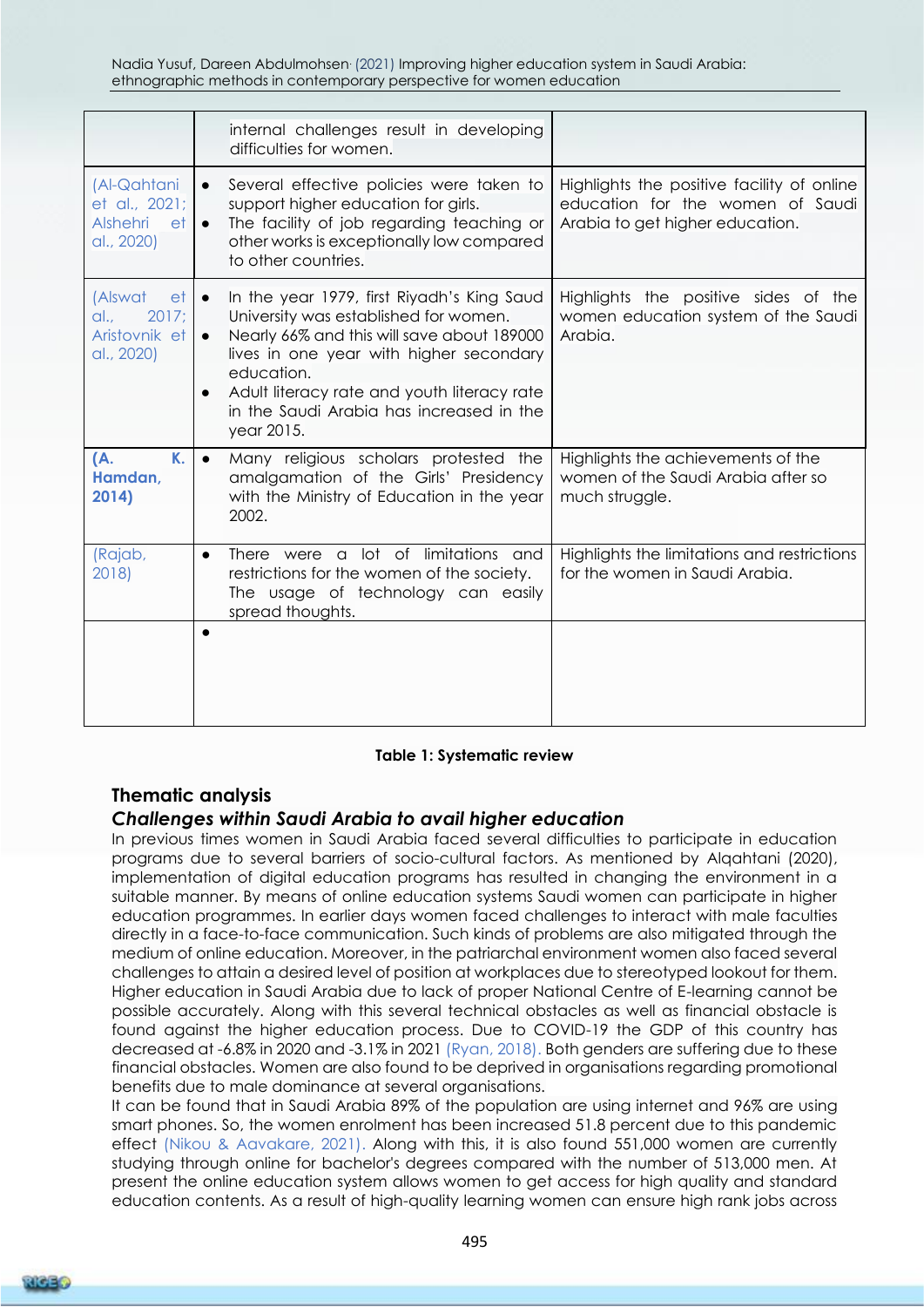several organisation. Hence, it can be stated that *women empowerment* is practiced in the Saudi society by providing adequate facilities of learning to them. Consequently, it results in reducing the gender-based disparity from the education framework that develops a potential opportunity for women to get employment in different sectors effectively.

### *Propensity of online teaching in Saudi Arabia during the pandemic*

Present pandemic situation has resulted in an increasing rate of enrolment for online education across the Kingdom. In accordance with (Alsubhi et al., 2018), the government authority of Saudi Arabia decided to close all the schools, colleges, and educational institutions across the Kingdom for preventing further spread of coronavirus. Hence, online platforms have been utilised in a significant manner to facilitate students in getting access to their respective courses. Nearly 2.6 % of students are attaining the online classes due to COVID-19 effect (acm.org). Teachers associated with this program are found to utilise several platforms such as *Blackboard, Google classrooms, zoom applications* and others to conduct an effective online education system. Apart from that it also helps women in their distance learning activities effectively (Binsahl et al., 2020). Therefore, the online education system is considered to open adequate opportunities for all the student communities to continue their learning in a significant way.

### *Challenges faced by the women for education of Saudi Arabia.*

The education system for women in Saudi Arabia did not change and the women are dominated by the men in every field in the Saudi Arabia society. There are a lot of restrictions and challenges for the women of the Saudi Arabia society such as gender pay gaps(Alsubhi et al., 2018).Thus, in Saudi Arabia, there are not the same opportunities for women and men as they believe in differences, inequality between women and men. Therefore, restrictions are another challenge for the women in the Saudi Arabia. Thus, these are the challenges that the women of the Saudi Arabia must face for their higher education and similar opportunities in workplaces.

### *Achievement of the women and social progress in Saudi Arabia*

On the other hand, after an era and a lot of hard work, the progress of the society of the Saudi Arabia can be noticed. There were a lot of changes in the society of the Saudi Arabia, and this was an achievement for the women of those societies (A. Hamdan, 2005). Thereafter, there were a lot of people in Saudi Arabia who supported women rights and the progress of the society. Furthermore, in the year 2009 the first Vice Minister of education formed an effective initiative step in Saudi Arabia, and this was a big achievement for the Saudi women in this type of society.

### **Discussion**

Based on the above systematic review there are several issues faced by the women regarding higher education in Saudi Arabia. Despite having different socio-religious barriers, online education platforms have opened a new horizon for the women to perform their higher education in an effective manner. As stated by(Alharthi et al., 2017), digital education platforms play a significant role in enhancing both the learning capabilities of students and mothers. Moreover, online mode of education also facilitates students to avail distance education in a suitable manner. Moreover, it also enhances the skills of associated students that improves their employability and performance in different sectors (Aldiab et al., 2017).Hence, an overall improvement of the education system along with job opportunities is resulting by means of implementing digital education systems across the Kingdom.

In the table of secondary data, it can be noticed that there were a lot of restrictions, limitations and challenges that the women of the Saudi Arabia had to face for their education. The Women of the society of Saudi Arabia had to do lots of struggle to complete their higher education (Al-Hazmi et al., 2017; Aljaber, 2018). Apart from that, the society of the Saudi Arabia did not give the same opportunities to a woman as a man because they believe in gender inequality. Thus, this was a big problem for the women of those societies to establish themselves (Rajab, 2018). Therefore, it is considered that, for good health and progress of the society a good education system for the women is particularly important. Hence, with so much hard work the development of the society of Saudi Arabia can also be noticed. There are so many aspects that were helpful for the progress of the society of Saudi Arabia and among them technology was an important

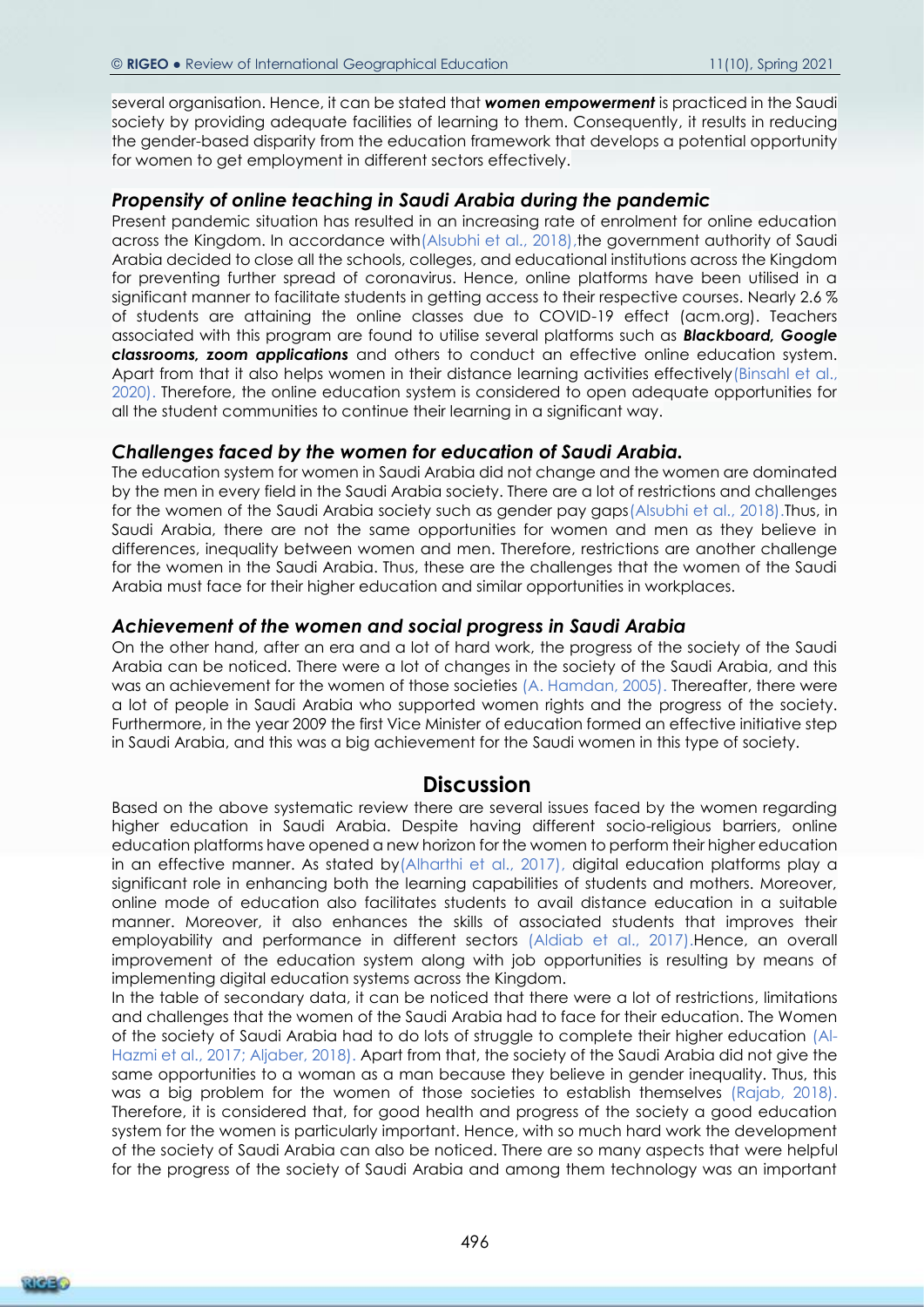one (Al-Hazmi et al., 2017). Therefore, the achievements of the women are also described in this research study as all the systems and thoughts were changed after a certain time.

### **Conclusion and recommendation**

# **Conclusion**

There is a necessity to implement major and effective changes in the educational system and learning infrastructure in terms of enhancing women participation towards getting higher education with more efficiency. Establishing better network system and engaged students in several interesting assignments the education rate can be increased through online. Online education is flexible and is readily accessible, as it will support both Saudi men and women to gain good access of content as it supports in enhancing education and employment. Along with this, individual touch points will be the game changer in the online education system. In requirement of mitigating the challenges that are experienced by the women and female candidates in Saudi Arabia, there is a necessity to act against the inequality through implementing laws and regulation. The financial support towards the women can have a massive and positive impact during the period of their study. Through online educational platforms, the female candidates of Saudi Arabia have extracted several benefits due to the mitigation of gender or cultural discrimination. Through emerging suitable rules and regulations, enhancing the educational infrastructure according to women equality and mitigating the problems through increasing the participation ratio of women towards the online educational platforms, the women can get higher education with efficiency.

### Recommendations

It is found that an inadequacy in monitoring of the digital education system is associated with Saudi education system. As a result, appropriate implementations of digital education strategies are needed by educational institutions across the Kingdom (Aljaber, 2018). Therefore, it is recommended to utilise a suitable technology driven system such as IoT and other blockchain technologies to detect inadequacies in the digital platform of education. Moreover, implementation of appropriate strategies is also recommended to identify challenges faced by women candidates to avail appropriate levels of education through the digital framework. Faculty members associated with the online platform are also required to have adequate knowledge regarding the digital tools (Moralista & Oducado, 2020; Munawar et al., 2018)(Moralista and Oducado, 2020). Therefore, it is also suggested to provide suitable training to the involved faculty members to utilise the technologically advanced tool in an appropriate way to ensure delivery of high-quality education to students.

### **Limitation**

The entire study has been conducted based on secondary analysis due to inadequacies in performing the primary data collection amid the present pandemic situation. Moreover, time constraint is also considered as another major issue that results in selection of secondary data collection to conduct the research in a timely effective manner.

### **Future Scope**

A significant scope of conducting further research regarding the improvement in the online education system in Saudi Arabia is facilitated in this study. Moreover, a comprehensive knowledge regarding the evolution of online learning techniques in the Saudi society can also be gained by the interested researchers. Impact of digital learning platforms on the Saudi women to conduct their study by overcoming several socio-religious barriers have also been discussed in this paper. Hence, further research can also be conducted to gather further information related to the consequences of online education on Saudi students during the Covid-19 pandemic.

### **Acknowledgments**

The authors are grateful to the anonymous referees of the journal for their extremely useful suggestions to improve the quality of the article. Usual disclaimers apply.

### **Disclosure Statement**

No potential conflict of interest was reported by the authors.

497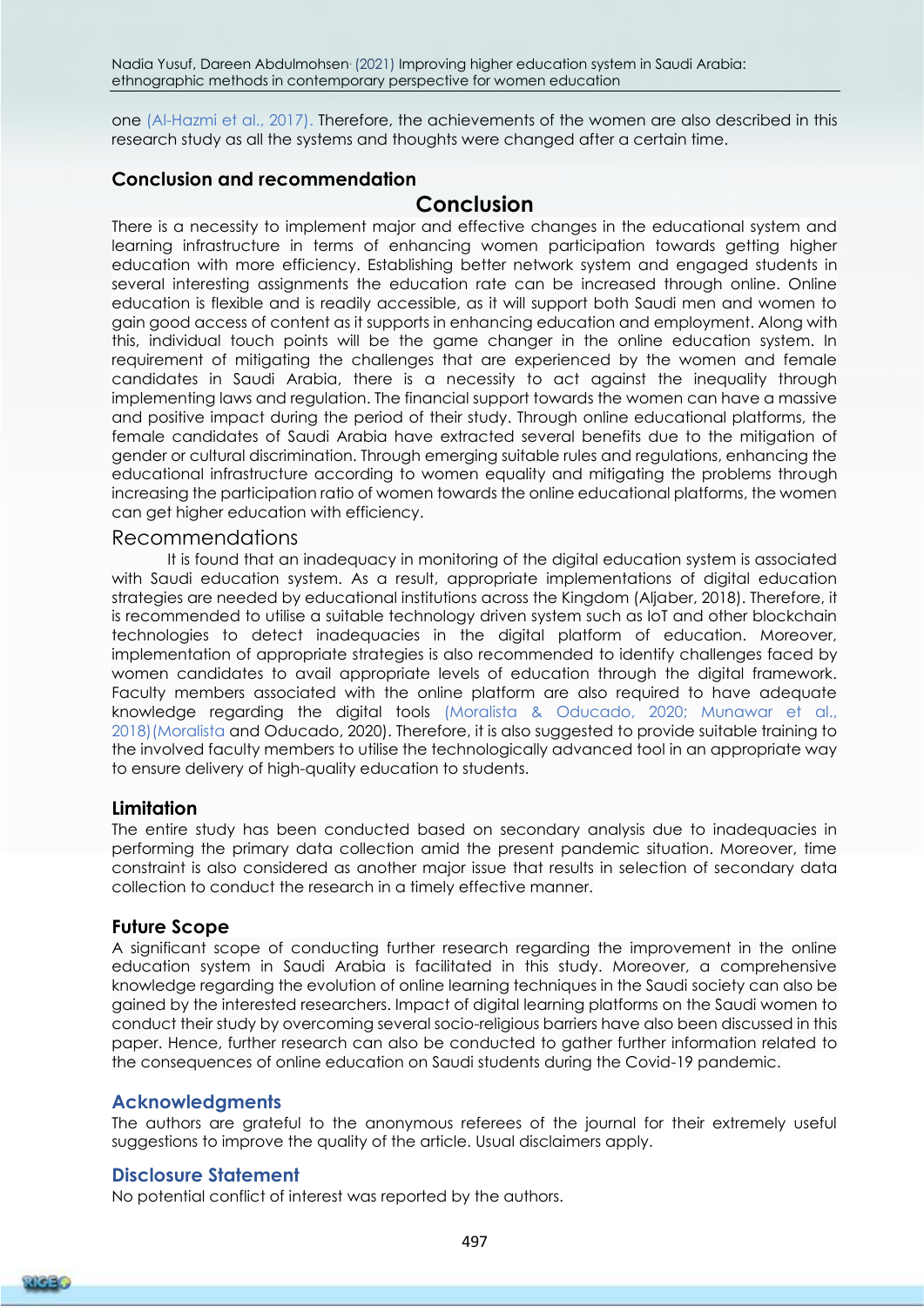**Funding** No funds were available. **Data Availability** There is no data set associated with this submission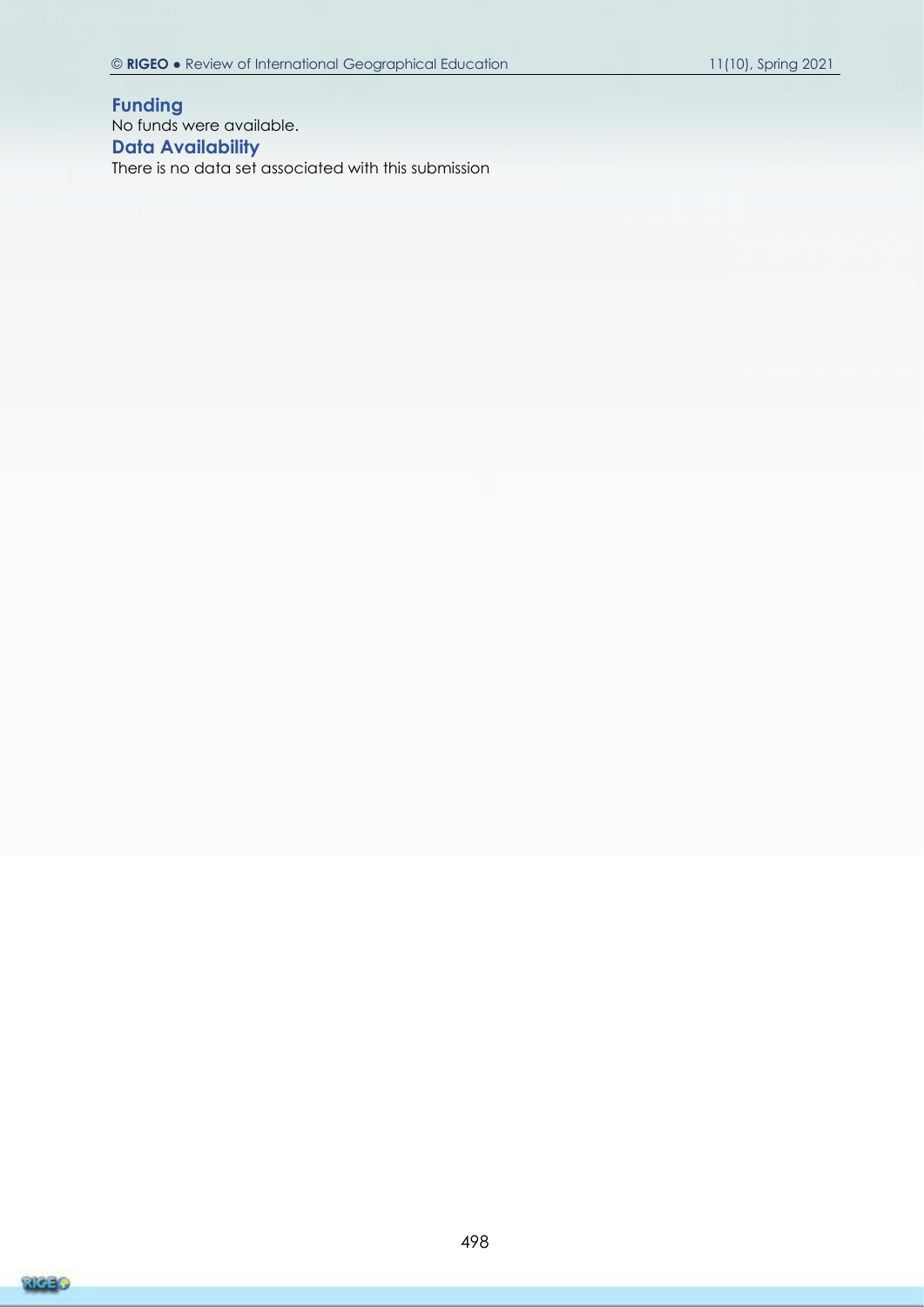# **Reference List**

- Abad-Segura, E., González-Zamar, M.-D., Infante-Moro, J. C., & Ruipérez García, G. (2020). Sustainable management of digital transformation in higher education: Global research trends. *Sustainability, 12*(5), 2107. doi[:https://doi.org/10.3390/su12052107](https://doi.org/10.3390/su12052107)
- Abdulrahim, H., & Mabrouk, F. (2020). COVID-19 and the Digital Transformation of Saudi Higher Education. *Asian Journal of Distance Education, 15*(1), 291-306.
- Abou-Moghli, A. A., & Al-Abdallah, G. M. (2019). A systematic review of women entrepreneurs opportunities and challenges in Saudi Arabia. *Journal of Entrepreneurship Education, 22*(6), 1-14.
- Akram, F., Murugiah, L., & Arfan, A. (2017). Cultural Aspects and Leadership Effectiveness of Women Leaders: A Theoretical Prospective of Saudi Arabia. *Pakistan Journal of Humanities and Social Sciences, 5*(1). doi[:https://doi.org/10.52131/pjhss.2017.0501.0021](https://doi.org/10.52131/pjhss.2017.0501.0021)
- Al-Hazmi, M. A., Hammad, M. A., & Al-Shahrani, H. F. (2017). Obstacles of Saudi Woman Work in the Mixed Environment: A Field Study. *International Education Studies, 10*(8), 128-144.
- Al-Qahtani, A. M., Ibrahim, H. A., Elgzar, W. T., El Sayed, H. A. E., Abdelghaffar, T., Moussa, R. I., & Alenzy, A. R. (2021). Perceived and real barriers to workplace empowerment among women at Saudi universities: A cross-sectional study. *African Journal of Reproductive Health, 25*(1), 26-35. doi[:https://doi.org/10.5430/ijhe.v4n4p81](https://doi.org/10.5430/ijhe.v4n4p81)
- Al-Rabiaah, A., Temsah, M.-H., Al-Eyadhy, A. A., Hasan, G. M., Al-Zamil, F., Al-Subaie, S., . . . Al-Saadi, B. (2020). Middle East Respiratory Syndrome-Corona Virus (MERS-CoV) associated stress among medical students at a university teaching hospital in Saudi Arabia. *Journal of infection and public health, 13*(5), 687-691. doi[:https://doi.org/10.1016/j.jiph.2020.01.005](https://doi.org/10.1016/j.jiph.2020.01.005)
- Alaraifi, A. (2020). Conceptualizing the Assimilation and Risk of Online Social Media in Saudi Arabia: An Empirical Study. In *Eurasian Business Perspectives* (pp. 201-218): Springer.
- Aldiab, A., Chowdhury, H., Kootsookos, A., & Alam, F. (2017). Prospect of eLearning in higher education sectors of Saudi Arabia: A review. *Energy Procedia, 110*, 574-580.
- Alghofaily, L. (2019). Women leadership in higher education in Saudi Arabia. *International Journal of Social Sciences, 8*(2), 14-32.
- Alhabeeb, A., & Rowley, J. (2018). E-learning critical success factors: Comparing perspectives from academic staff and students. *Computers & Education, 127*, 1-12. doi[:https://doi.org/10.5539/ies.v10n8p128](https://doi.org/10.5539/ies.v10n8p128)
- Alharthi, A., Alassafi, M. O., Walters, R. J., & Wills, G. B. (2017). An exploratory study for investigating the critical success factors for cloud migration in the Saudi Arabian higher education context. *Telematics and Informatics, 34*(2), 664-678.
- Aljaber, A. (2018). E-learning policy in Saudi Arabia: Challenges and successes. *Research in Comparative and International Education, 13*(1), 176-194. doi[:https://doi.org/10.1177/1745499918764147](https://doi.org/10.1177/1745499918764147)
- AlKlayb, S. A., Assery, M. K., AlQahtani, A., AlAnazi, M., & Pani, S. C. (2017). Comparison of the effectiveness of a mobile phone-based education program in educating mothers as oral health providers in two regions of Saudi Arabia. *Journal of International Society of Preventive & Community Dentistry, 7*(3), 110.
- Alomair, M. O. (2015). Female Leadership Capacity and Effectiveness: A Critical Analysis of the Literature on Higher Education in Saudi Arabia. *International Journal of Higher Education, 4*(4), 81-93.
- Alsanoosy, T., Spichkova, M., & Harland, J. (2018). Cultural influences on requirements engineering process in the context of Saudi Arabia. *arXiv preprint arXiv:1807.01930*.
- Alshehri, Y. A., Mordhah, N., Alsibiani, S., Alsobhi, S., & Alnazzawi, N. (2020). How the regular teaching converted to fully online teaching in saudi arabia during the coronavirus covid-19. *Creative Education, 11*(7), 985-996. doi[:https://doi.org/10.5220/0006770701590168](https://doi.org/10.5220/0006770701590168)
- Alsubaie, A., & Jones, K. (2017). An overview of the current state of women's leadership in higher education in Saudi Arabia and a proposal for future research directions. *Administrative Sciences, 7*(4), 36.
- Alsubhi, A. A., Hoque, K. E., & Razak, A. Z. (2018). Workplace barriers and leadership conflicts experienced by the women in higher education in Saudi Arabia. *International Journal of Learning and Development, 8*(2), 1-17. doi[:https://doi.org/10.5296/ijld.v8i2.13007](https://doi.org/10.5296/ijld.v8i2.13007)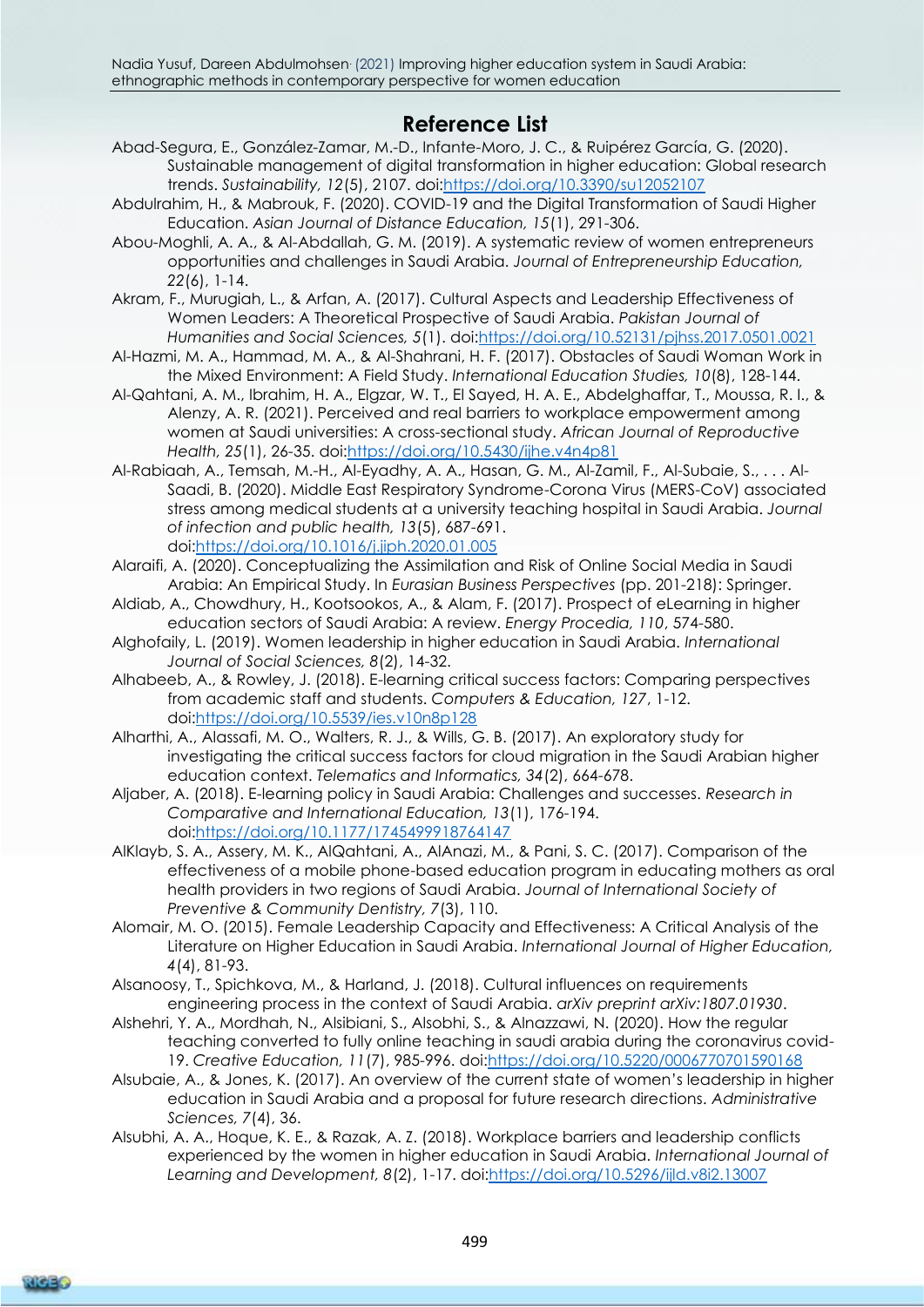- Alswat, K., Abdalla, R. A. M., Titi, M. A., Bakash, M., Mehmood, F., Zubairi, B., . . . El-Jardali, F. (2017). Improving patient safety culture in Saudi Arabia (2012–2015): trending, improvement and benchmarking. *BMC Health Services Research, 17*(1), 1-14. doi[:https://doi.org/10.1186/s12913-017-2461-3](https://doi.org/10.1186/s12913-017-2461-3)
- Aristovnik, A., Keržič, D., Ravšelj, D., Tomaževič, N., & Umek, L. (2020). Impacts of the COVID-19 pandemic on life of higher education students: A global perspective. *Sustainability, 12*(20), 8438. doi[:https://doi.org/10.3390/su12208438](https://doi.org/10.3390/su12208438)
- Bago, J.-L., Ouédraogo, M., Akakpo, K., Lompo, M. L., & Ouédraogo, E. (2020). Early childhood education and child development: New evidence from Ghana. *Children and Youth Services Review, 108*, 104620. doi[:https://doi.org/10.1016/j.childyouth.2019.104620](https://doi.org/10.1016/j.childyouth.2019.104620)
- Binsahl, H., Chang, S., & Bosua, R. (2020). Cross-cultural digital information-seeking experiences: The case of Saudi Arabian female international students. *Journal of International Students, 10*(4), 872-891. doi[:https://doi.org/10.32674/jis.v10i3.1573](https://doi.org/10.32674/jis.v10i3.1573)
- Blankenberger, B., & Williams, A. M. (2020). COVID and the impact on higher education: The essential role of integrity and accountability. *Administrative Theory & Praxis, 42*(3), 404- 423. doi[:https://doi.org/10.1080/10841806.2020.1771907](https://doi.org/10.1080/10841806.2020.1771907)
- Bowden, M. M. (2019). Law School News: RWU Law Will Dedicate Classroom to RI's First African-American Woman Lawyer 9-4-2019.
- Dahya, N., & Dryden-Peterson, S. (2017). Tracing pathways to higher education for refugees: the role of virtual support networks and mobile phones for women in refugee camps. *Comparative Education, 53*(2), 284-301. doi[:https://doi.org/10.1080/03050068.2016.1259877](https://doi.org/10.1080/03050068.2016.1259877)
- Darwish, S., Alzayed, S., & Ahmed, U. (2020). How Women in Science can Boost Women's Entrepreneurship: Review and Highlights. *International Journal of Innovation Creativity and Change, 14*(1), 453-470.
- Fadlillah, M. (2019). The Development of an Integrative Holistic Program in Early Childhood Care and Education: A Policy in the Indonesian Context. *Indian Journal of Public Health Reseach and Develompent, 10*(12), 1803-1806. doi[:https://doi.org/10.37506/v10/i12/2019/ijphrd/192127](https://doi.org/10.37506/v10/i12/2019/ijphrd/192127)
- Faruk, S. M. G. (2014). Sciendo. *Romanian Journal of English Studies, 11*(1), 264-271. doi[:https://doi.org/10.2478/rjes-2014-0030](https://doi.org/10.2478/rjes-2014-0030)
- Goller, D., Harrer, T., Lechner, M., & Wolff, J. (2021). Active labour market policies for the longterm unemployed: New evidence from causal machine learning. *arXiv preprint arXiv:2106.10141*.
- Hamdan, A. (2005). Women and education in Saudi Arabia: Challenges and achievements. *International Education Journal, 6*(1), 42-64. doi[:https://doi.org/10.19173/irrodl.v15i1.1408](https://doi.org/10.19173/irrodl.v15i1.1408)
- Hamdan, A. K. (2014). The reciprocal and correlative relationship between learning culture and online education: A case from Saudi Arabia. *The International Review of Research in Open and Distributed Learning, 15*(1).
- Khalil, S. N., Alzahrani, M. M., & Siddiqui, A. F. (2018). Unmet need and demand for family planning among married women of Abha, Aseer Region in Saudi Arabia. *Middle East Fertility Society Journal, 23*(1), 31-36. doi[:https://doi.org/10.1016/j.mefs.2017.07.004](https://doi.org/10.1016/j.mefs.2017.07.004)
- Mesfer Alqahtani, A. (2020). Barriers to Women's Education: Participation in Adult Education in Saudi Arabia in The Past and Present. 71-37), 4(*36), ممممم )ممممممم مممم مممم*.
- Moralista, R., & Oducado, R. M. (2020). Faculty perception toward online education in higher education during the coronavirus disease 19 (COVID-19) pandemic. *Available at SSRN 3636438*. doi[:https://doi.org/10.31219/osf.io/nhr7b](https://doi.org/10.31219/osf.io/nhr7b)
- Munawar, S., Toor, S. K., Aslam, M., & Hamid, M. (2018). Move to smart learning environment: exploratory research of challenges in computer laboratory and design intelligent virtual laboratory for eLearning Technology. *EURASIA Journal of Mathematics, Science and Technology Education, 14*(5), 1645-1662. doi[:https://doi.org/10.29333/ejmste/85036](https://doi.org/10.29333/ejmste/85036)
- Nikou, S., & Aavakare, M. (2021). An assessment of the interplay between literacy and digital technology in higher education. *Education and Information Technologies*, 1-23. doi[:https://doi.org/10.1007/s10639-021-10451-0](https://doi.org/10.1007/s10639-021-10451-0)
- Pilotti, M. A. E., Abdulhadi, E. J. Y., Algouhi, T. A., & Salameh, M. H. (2021). The New and the Old: Responses to Change in the Kingdom of Saudi Arabia. *Journal of International Women's Studies, 22*(1), 341-358.

500